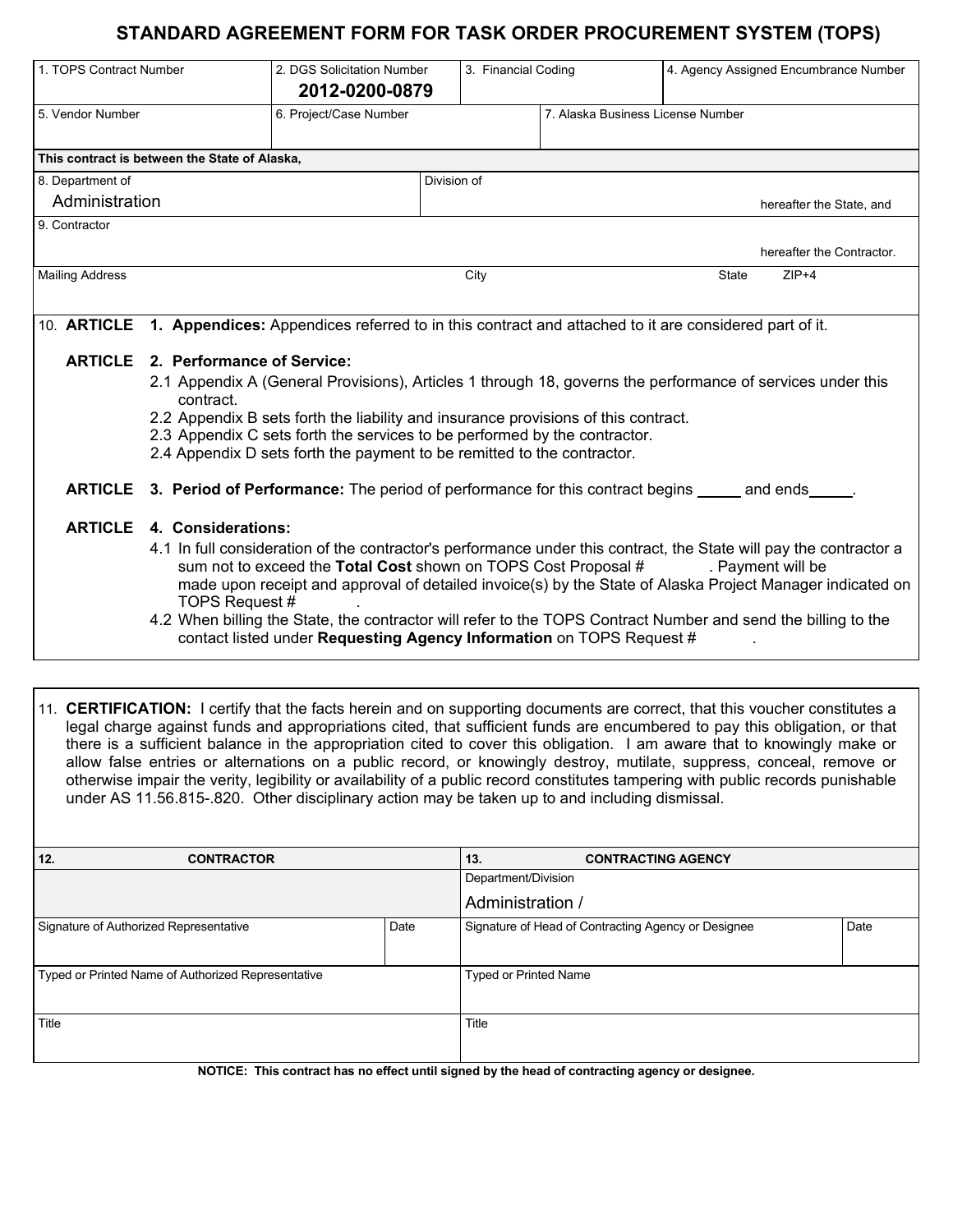## **APPENDIX A GENERAL PROVISIONS**

## **Article 1. Definitions.**

- 1.1 In this contract and appendices, "Project Director" or "Agency Head" or "Procurement Officer" means the person who signs this contract on behalf of the Requesting Agency and includes a successor or authorized representative.
- 1.2 "State Contracting Agency" means the department for which this contract is to be performed and for which the Commissioner or Authorized Designee acted in a signing this contract.

### **Article 2. Inspection and Reports.**

- 2.1 The department may inspect, in the manner and at reasonable times it considers appropriate, all the contractor's facilities and activities under this contract.<br>2.2 The contractor shall make progress and other reports i
- The contractor shall make progress and other reports in the manner and at the times the department reasonably requires.

## **Article 3. Disputes.**

 3.1 Any dispute concerning a question of fact arising under this contract which is not disposed of by mutual agreement shall be decided in accordance with AS 36.30.620-632.

#### **Article 4. Equal Employment Opportunity.**

- The contractor may not discriminate against any employee or applicant for employment because of race, religion, color, national origin, or because of age, disability, sex, marital status, changes in marital status, pregnancy or parenthood when the reasonable demands of the position(s) do not require distinction on the basis of age, disability, sex, marital status, changes in marital status, pregnancy, or parenthood. The contractor shall take affirmative action to insure that the applicants are considered for employment and that employees are treated during employment without unlawful regard to their race, color, religion, national origin, ancestry, disability, age, sex, marital status, changes in marital status, changes in marital status, pregnancy or parenthood. This action must include, but need not be limited to, the following: employment, upgrading, demotion, transfer, recruitment or recruitment advertising, layoff or termination, rates of pay or other forms of compensation, and selection for training including apprenticeship. The contractor shall post in conspicuous places, available to employees and applicants for employment, notices setting out the provisions of this paragraph.
- 4.2 The contractor shall state, in all solicitations or advertisements for employees to work on State of Alaska contract jobs, that it is an equal opportunity employer and that all qualified applicants will receive consideration for employment without regard to race, religion, color, national origin, age, disability, sex, marital status, changes in marital status, pregnancy or parenthood.
- 4.3 The contractor shall send to each labor union or representative of workers with which the contractor has a collective bargaining agreement or other contract or understanding a notice advising the labor union or workers' compensation representative of the contractor's commitments under this article and post copies of the notice in conspicuous places available to all employees and applicants for employment.
- 4.4 The contractor shall include the provisions of this article in every contract, and shall require the inclusion of these provisions in every contract entered into by any of its subcontractors, so that those provisions will be binding upon each subcontractor. For the purpose of including those provisions in any contract or subcontract, as required by this contract, "contractor" and "subcontractor" may be changed to reflect appropriately the name or designation of the parties of the contract or subcontract.
- 4.5 The contractor shall cooperate fully with State efforts which seek to deal with the problem of unlawful discrimination, and with all other State efforts to guarantee fair employment practices under this contract, and promptly comply with all requests and directions from the State Commission for Human Rights or any of its officers or agents relating to prevention of discriminatory employment practices.
- 4.6 Full cooperation in paragraph 4.5 includes, but is not limited to, being a witness in any proceeding involving questions of unlawful discrimination if that is requested by any official or agency of the State of Alaska; permitting employees of the contractor to be witnesses or complainants in any proceeding involving questions of unlawful discrimination, if that is requested by any official or agency of the State of Alaska; participating in meetings; submitting periodic reports on the equal employment aspects of present and future employment; assisting inspection of the contractor's facilities; and promptly complying with all State directives considered essential by any office or agency of the State of Alaska to insure compliance with all federal and State laws, regulations, and policies pertaining to the prevention of discriminatory employment practices.
- 4.7 Failure to perform under this article constitutes a material breach of the contract.

#### **Article 5. Termination.**

The Project Director, by written notice, may terminate this contract, in whole or in part, when it is in the best interest of the State. The State is liable only for payment in accordance with the payment provisions of this contract for services rendered before the effective date of termination.

#### **Article 6. No Assignment or Delegation.**

The contractor may not assign or delegate this contract, or any part of it, or any right to any of the money to be paid under it, except with the written consent of the Project Director and the Agency Head.

#### **Article 7. No Additional Work or Material.**

No claim for additional services, not specifically provided in this contract, performed or furnished by the contractor, will be allowed, nor may the contractor do any work or furnish any material not covered by the contract unless the work or material is ordered in writing by the Project Director and approved by the Agency Head.

### **Article 8. Independent Contractor.**

The contractor and any agents and employees of the contractor act in an independent capacity and are not officers or employees or agents of the State in the performance of this contract.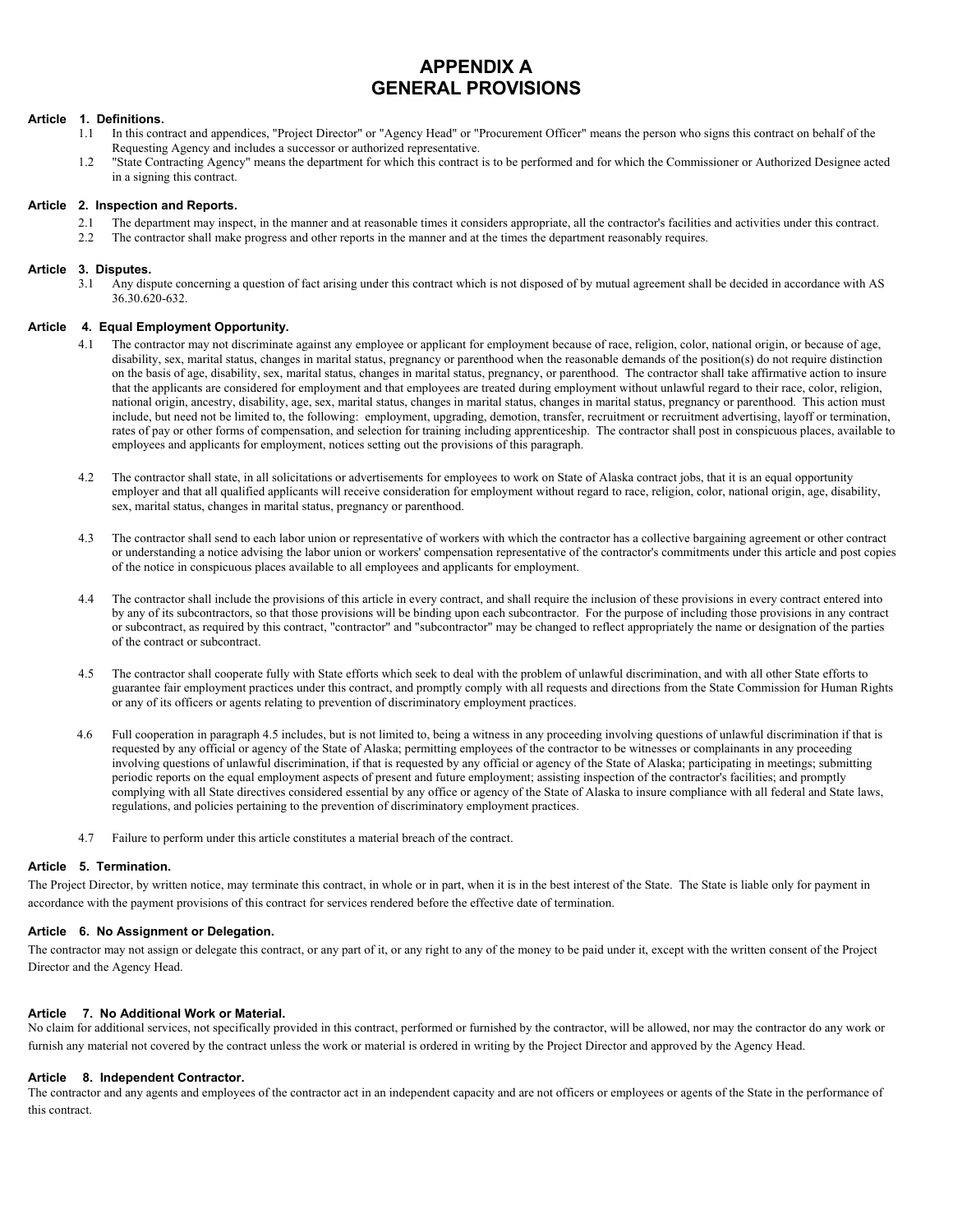## **Article 9. Payment of Taxes.**

As a condition of performance of this contract, the contractor shall pay all federal, State, and local taxes incurred by the contractor and shall require their payment by any Subcontractor or any other persons in the performance of this contract. Satisfactory performance of this paragraph is a condition precedent to payment by the State under this contract.

## **Article 10. Ownership of Documents.**

All designs, drawings, specifications, notes, artwork, and other work developed in the performance of this agreement are produced for hire and remain the sole property of the State of Alaska and may be used by the State for any other purpose without additional compensation to the contractor. The contractor agrees not to assert any rights and not to establish any claim under the design patent or copyright laws. The contractor, for a period of three years after final payment under this contract, agrees to furnish and provide access to all retained materials at the request of the Project Director. Unless otherwise directed by the Project Director, the contractor may retain copies of all the materials.

## **Article 11. Governing Law.**

This contract is governed by the laws of the State of Alaska. All actions concerning this contract shall be brought in the Superior Court of the State of Alaska.

### **Article 12. Conflicting Provisions.**

Unless specifically amended and approved by the department of Law the General Provisions of this contract supersede any provisions in other appendices.

## **Article 13. Officials Not to Benefit.**

Contractor must comply with all applicable federal or State laws regulating ethical conduct of public officers and employees.

## **Article 14. Covenant Against Contingent Fees.**

The contractor warrants that no person or agency has been employed or retained to solicit or secure this contract upon an agreement or understanding for a commission, percentage, brokerage or contingent fee except employees or agencies maintained by the contractor for the purpose of securing business. For the breach or violation of this warranty, the State my terminate this contract without liability or in its discretion deduct from the contract price or consideration the full amount of the commission, percentage, brokerage or contingent fee.

#### **Additional Terms and Conditions**

### **Article 15. Limitation of Liability.**

Excluding liability for personal injury, property damage and patent or trademark infringement of any claim applicable under Appendix B, Article 1, contractor's liability arising out of this contract and the state's sole and exclusive remedy for any damages arising out of the state's use of the product or services, shall be limited to the state's direct damages, (not including loss of, or damage to, information or data from any cause; or any indirect, incidental, special, punitive, or consequential damages ) but in no event, shall exceed the greater of \$100,000 or the total amount paid to the contractor on the task order from which the liability directly arose. Contractor will not be liable for delays or failure in performance due to causes beyond its control or for damages caused by the state's failure to perform its responsibility.

#### **Article 16. Special Task Order Terms and Conditions.**

The parties understand and acknowledge that there may be a need to address unique or unanticipated circumstances arising in connection with a particular task order that are within the scope of this contract, but not specifically addressed under this contract. Nothing in this contract shall be construed to preclude the contractor or state from proposing reasonable additional terms and conditions for a task order, consistent with this contract, to resolve any such issues. The parties further agree to negotiate expeditiously and in good faith to achieve resolution of these matters.

#### **Article 17. Ownership of Intellectual Property.**

In no case shall the state, its departments, subsidiaries or assigns at any time hold any rights to title or ownership of any preexisting intellectual property and copyrighted materials; licensed software or licensed applications, tools documentation, technical expertise or know-how provided by contractor under this contract. All use of said licensed products shall be governed by the terms and conditions of the software license agreement in place between the parties. Contractor shall have the right to use its products, tools, know-how on other efforts without the prior approval of the department. Contractor shall obtain the approval of the department prior to using materials covered by Article 10 outside of this agreement.

#### **Article 18. Warranties and Disclaimer.**

The contractor warrants that the services will meet the contracting agency's requirements set out in the specifications. The contractor does not warrant that the system will meet the contracting agency's requirements not expressed in the specifications. Requirements not reasonably inferred from the specifications are specifically disclaimed by the contractor.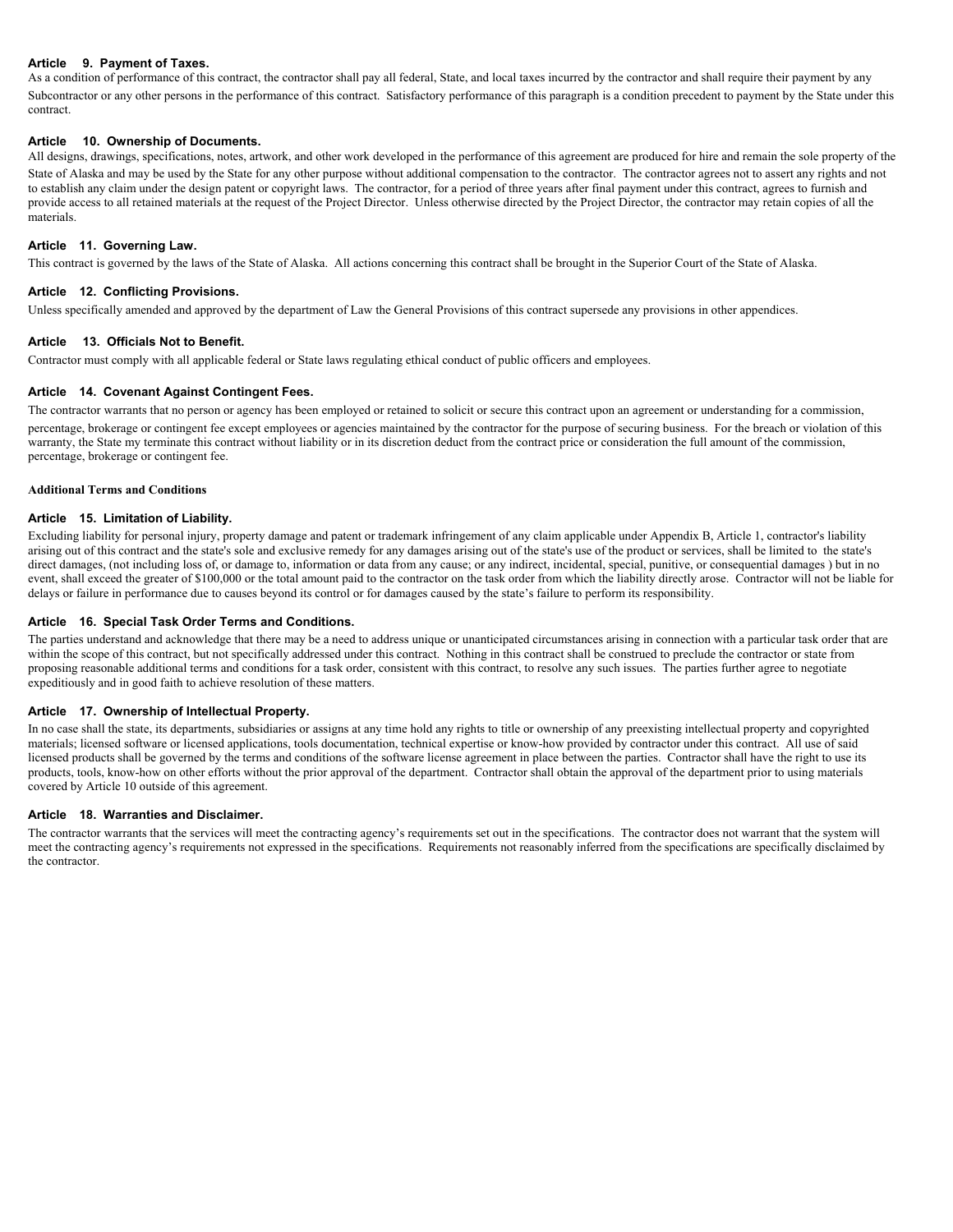## **APPENDIX B1 INDEMNITY AND INSURANCE**

## **Article 1. Indemnification**

The Contractor shall indemnify, hold harmless, and defend the contracting agency from and against any claim of, or liability for error, omission or negligent act of the Contractor under this agreement. The Contractor shall not be required to indemnify the contracting agency for a claim of, or liability for, the independent negligence of the contracting agency. If there is a claim of, or liability for, the joint negligent error or omission of the Contractor and the independent negligence of the Contracting agency, the indemnification and hold harmless obligation shall be apportioned on a comparative fault basis. "Contractor" and "Contracting agency", as used within this and the following article, include the employees, agents and other contractors who are directly responsible, respectively, to each. The term "independent negligence" is negligence other than in the Contracting agency's selection, administration, monitoring, or controlling of the Contractor and in approving or accepting the Contractor's work.

## **Article 2. Insurance**

Without limiting Contractor's indemnification, it is agreed that Contractor shall purchase at its own expense and maintain in force at all times during the performance of services under this agreement the following policies of insurance. Where specific limits are shown, it is understood that they shall be the minimum acceptable limits. If the Contractor's policy contains higher limits, the state shall be entitled to coverage to the extent of such higher limits. Certificates of Insurance must be furnished to the Contracting Officer prior to beginning work and must provide for a 30-day prior notice of cancellation, nonrenewal or material change of conditions. Failure to furnish satisfactory evidence of insurance or lapse of the policy is a material breach of this contract and shall be grounds for termination of the Contractor's services. All insurance policies shall comply with, and be issued by insurers licensed to transact the business of insurance under AS 21.

**2.1 Workers' Compensation Insurance:** The Contractor shall provide and maintain, for all employees engaged in work under this contract, coverage as required by AS 23.30.045, and; where applicable, any other statutory obligations including but not limited to Federal U.S.L. & H. and Jones Act requirements. The policy must waive subrogation against the State.

**2.2 Commercial General Liability Insurance:** covering all business premises and operations used by the Contractor in the performance of services under this agreement with minimum coverage limits of \$300,000. combined single limit per occurrence.

**2.3 Commercial Automobile Liability Insurance:** covering all vehicles used by the Contractor in the performance of services under this agreement with minimum coverage limits of \$300,000. combined single limit per occurrence.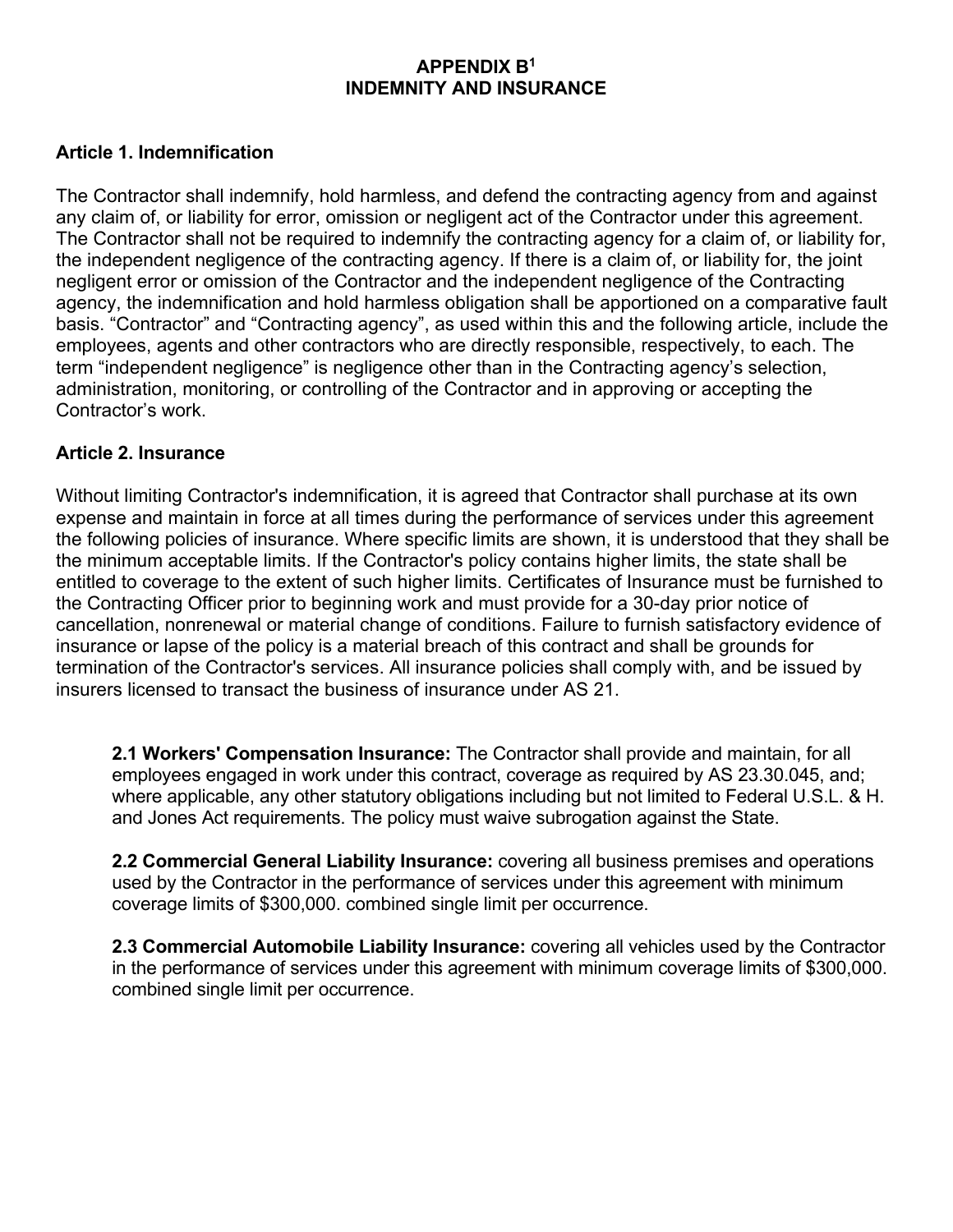# **APPENDIX C SCOPE OF WORK**

This contract incorporates the following documents by reference:

- **TOPS Request #** ;
- **TOPS Response / Cost Proposal #** .

In case of conflict, the following order of precedence will govern:

- 1. This contract document;
- 2. TOPS Request #
- 3. TOPS Response / Cost Proposal # .

Any scope clarifications and/or negotiations that would not have the effect of changing the ranking of responses may be included below (or on additional pages, if necessary):